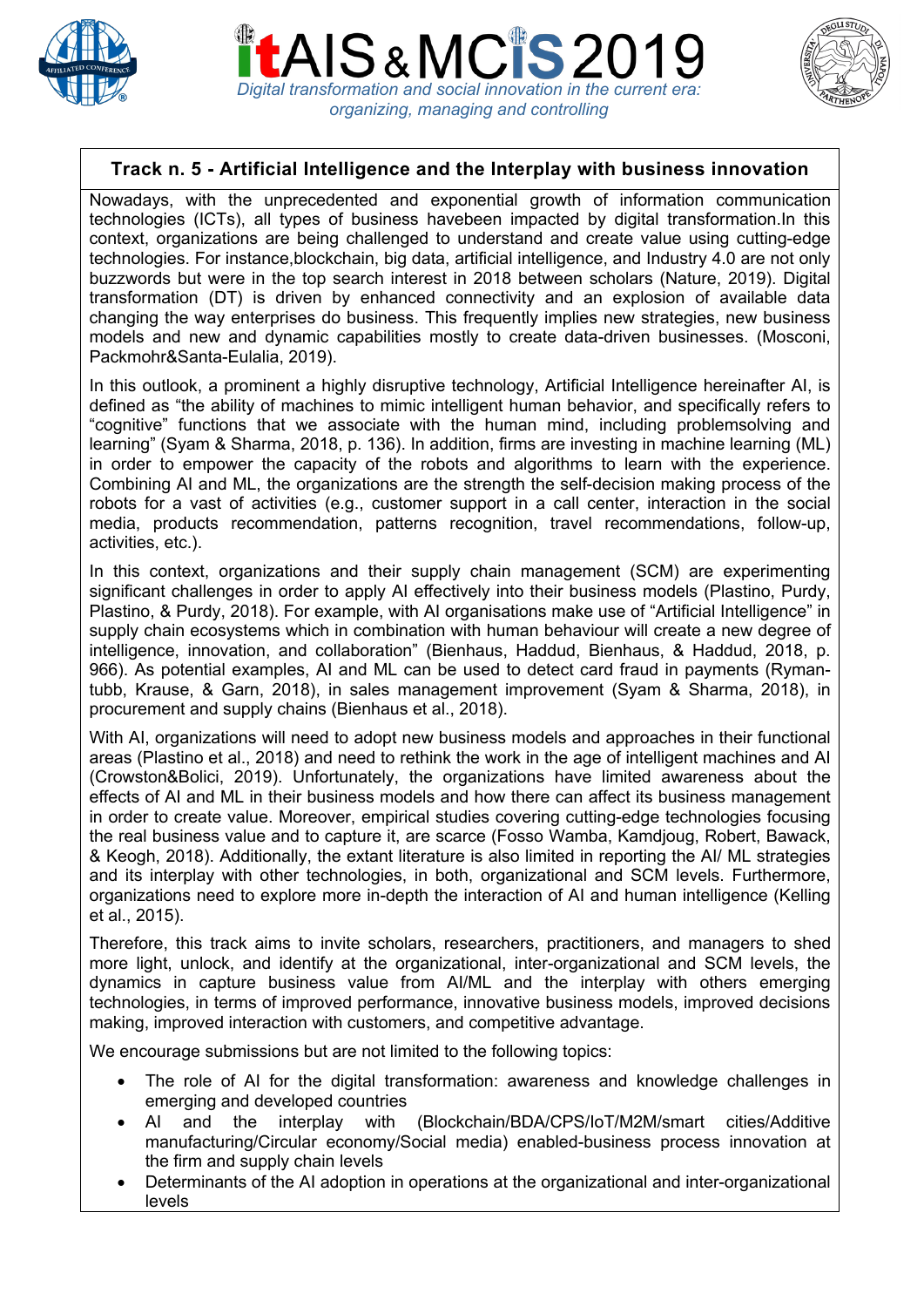





- Determinants of the AI diffusion stages (intention, adoption, and routinization) in supply chains
- AI initiatives for business process management improvement
- Assessment of facilitators and inhibitors of AI adoption for supply chain management processes
- AI initiatives reporting performance improved, competitive advantage, and business value at the organizational and inter-organizational levels
- Implementation of IT infrastructure to support AI initiatives for improved operations management, lean &agile operations, quality management in operations and SCM
- AI, data analytics and intelligent sensors supporting optimization for smart manufacturing andIndustry 4.0.
- AI and intelligent agents supporting business process digitization
- AI supporting human interaction and collaboration within organizations
- Facilitation of innovative electronic business models and operations by using AI/ML in various sectors (e.g., transportation, fashion, healthcare, retail industry, and manufacturing)

#### **References**

Bienhaus, F., Haddud, A., Bienhaus, F., & Haddud, A. (2018). Procurement 4.0: factors influencing the digitisation of procurement and supply chains. https://doi.org/10.1108/BPMJ-06- 2017-0139

Crowston, K., & Bolici, F. (2019). Impacts of Machine Learning on Work. In Proceedings of the 52nd Hawaii International Conference on System Sciences.

Fosso Wamba, S., Kamdjoug, K., Robert, J., Bawack, R., & Keogh, J. (2018). Bitcoin ,Blockchain , and FinTech : A Systematic Review and Case Studies in the Supply Chain Bitcoin , Blockchain, and FinTech : A Systematic Review and Case Studies in the Supply Chain. Production Planning and Control, (June).

Kelling, S., Fink, D., La Sorte, F. A., Johnston, A., Bruns, N. E., & Hochachka, W. M. (2015). Taking a 'Big Data' approach to data quality in a citizen science project. Ambio, 44(4), 601–611. https://doi.org/10.1007/s13280-015-0710-4

Mosconi, E., Packmohr, S., & de Santa-Eulalia, L. A. (2019). Making Digital Transformation Real. Proceedings of the 52nd Hawaii International Conference on System Sciences.

Nature. (2019). Here's what scientists searched for in 2018: AI is up, stress is down: The mostsearched keywords in the Scopus database and on Google, revealed. Retrieved from https://www.nature.com/articles/d41586-018-07879-

9?utm\_source=twt\_nnc&utm\_medium=social&utm\_campaign=naturenews&sf205601751=1

Plastino, E., Purdy, M., Plastino, E., & Purdy, M. (2018). Game changingvalue from Arti fi cial Intelligence : eight strategies. https://doi.org/10.1108/SL-11-2017-0106

Ryman-tubb, N. F., Krause, P., & Garn, W. (2018). Engineering Applications of Artificial Intelligence How Artificial Intelligence and machine learning research impacts payment card fraud detection : A survey and industry benchmark, 76(July), 130–157.

Syam, N., & Sharma, A. (2018). Waiting for a sales renaissance in the fourth industrial revolution : Machine learning and arti fi cial intelligence in sales research and practice, 69(January), 135–146.

#### **Type of contributions invited:**

We are seeking contributions to this track of the following types: full research papers, and research-in-progress papers. In addition, submissions employing empirical methods (e.g., surveys, in-depth cases, pilot studies, mixed methods, etc) are welcome.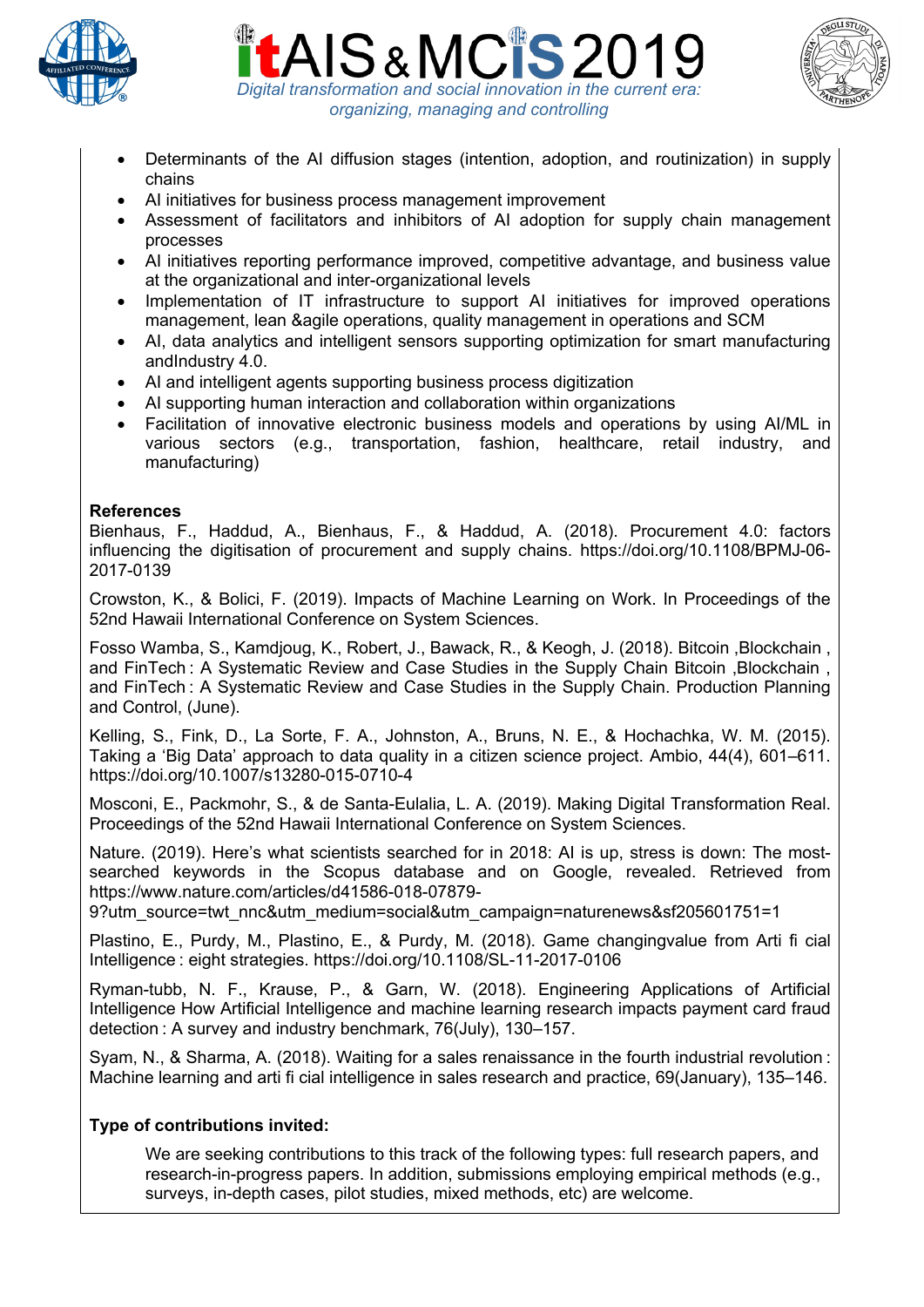





| <b>Track Co-Chairs</b> |                                                                                                                                                                                                                                                                                                                                                                                                                                                                                                                                                                                                                                                                                                                                                                                                                                                                                                                                                                                                                                                                                                                                                                                                                                                                                                                                                                                                                                                                                                                                                                                                                                                                                                                                                                                                                                                                                                                                                                                                                                                                                               |
|------------------------|-----------------------------------------------------------------------------------------------------------------------------------------------------------------------------------------------------------------------------------------------------------------------------------------------------------------------------------------------------------------------------------------------------------------------------------------------------------------------------------------------------------------------------------------------------------------------------------------------------------------------------------------------------------------------------------------------------------------------------------------------------------------------------------------------------------------------------------------------------------------------------------------------------------------------------------------------------------------------------------------------------------------------------------------------------------------------------------------------------------------------------------------------------------------------------------------------------------------------------------------------------------------------------------------------------------------------------------------------------------------------------------------------------------------------------------------------------------------------------------------------------------------------------------------------------------------------------------------------------------------------------------------------------------------------------------------------------------------------------------------------------------------------------------------------------------------------------------------------------------------------------------------------------------------------------------------------------------------------------------------------------------------------------------------------------------------------------------------------|
| Name - Surname         | Samuel FossoWamba                                                                                                                                                                                                                                                                                                                                                                                                                                                                                                                                                                                                                                                                                                                                                                                                                                                                                                                                                                                                                                                                                                                                                                                                                                                                                                                                                                                                                                                                                                                                                                                                                                                                                                                                                                                                                                                                                                                                                                                                                                                                             |
| Title                  | Prof                                                                                                                                                                                                                                                                                                                                                                                                                                                                                                                                                                                                                                                                                                                                                                                                                                                                                                                                                                                                                                                                                                                                                                                                                                                                                                                                                                                                                                                                                                                                                                                                                                                                                                                                                                                                                                                                                                                                                                                                                                                                                          |
| E-mail                 | s.fosso-wamba@tbs-education.fr                                                                                                                                                                                                                                                                                                                                                                                                                                                                                                                                                                                                                                                                                                                                                                                                                                                                                                                                                                                                                                                                                                                                                                                                                                                                                                                                                                                                                                                                                                                                                                                                                                                                                                                                                                                                                                                                                                                                                                                                                                                                |
| Affiliation            | <b>Toulouse Business School</b>                                                                                                                                                                                                                                                                                                                                                                                                                                                                                                                                                                                                                                                                                                                                                                                                                                                                                                                                                                                                                                                                                                                                                                                                                                                                                                                                                                                                                                                                                                                                                                                                                                                                                                                                                                                                                                                                                                                                                                                                                                                               |
| Short bio              | Dr Samuel FossoWamba is Full Professor at Toulouse Business School.<br>His current research focuses on business value of IT, inter-organizational<br>systems adoption and use, supply chain management, electronic<br>commerce, mobile commerce, electronic government, IT-enabled<br>government transparency, blockchain, artificial intelligence in business,<br>social media, business analytics, big data and open data.He has<br>published papers in a number of international conferences and journals<br>including:Academy of Management Journal, European Journal of<br>Information Systems, Journal of Cleaner Production, International Journal<br>of Production Economics, International Journal of Production Research,<br>Journal of Business Research, Technology Forecasting and Social<br>Change, Production Planning & Control, Journal of Strategic Marketing,<br>Information Systems Frontiers, Electronic Markets - The International<br>Journal on Networked Business, Business Process Management Journal,<br>Proceedings of the IEEE, Hawaii International Conference on Systems<br>Science (HICSS), Pacific Asia Conference on Information Systems<br>(PACIS), Americas Conference on Information Systems (AMCIS) and<br>International Conference<br>Information<br>Systems<br>on<br>(ICIS).<br>Prof<br>FossoWamba is organizing special issues on IT-related topics for leading<br>international journals. He is the coordinator of The Big Data Program in<br>London for Toulouse Business School. He won the best paper award of<br>The Academy of Management Journal in 2017 and the papers of the year<br>2017 of The Electronic Markets: The International Journal on Networked<br>Business. He is an Associate Editor of International Journal of Logistics<br>Management information. He serves on editorial board of five<br>international journals. According to Google Scholar he has an h-index of<br>32 and over4,004 citations by January 17, 2019. Prof FossoWamba<br>isCompTIA RFID+ Certified Professional, Academic Co-Founder of RFID<br>Academia. |
| Name - Surname         | Maciel M. Queiroz                                                                                                                                                                                                                                                                                                                                                                                                                                                                                                                                                                                                                                                                                                                                                                                                                                                                                                                                                                                                                                                                                                                                                                                                                                                                                                                                                                                                                                                                                                                                                                                                                                                                                                                                                                                                                                                                                                                                                                                                                                                                             |
| Title                  | Dr                                                                                                                                                                                                                                                                                                                                                                                                                                                                                                                                                                                                                                                                                                                                                                                                                                                                                                                                                                                                                                                                                                                                                                                                                                                                                                                                                                                                                                                                                                                                                                                                                                                                                                                                                                                                                                                                                                                                                                                                                                                                                            |
| E-mail                 | maciel.queiroz@usp.br                                                                                                                                                                                                                                                                                                                                                                                                                                                                                                                                                                                                                                                                                                                                                                                                                                                                                                                                                                                                                                                                                                                                                                                                                                                                                                                                                                                                                                                                                                                                                                                                                                                                                                                                                                                                                                                                                                                                                                                                                                                                         |
| Affiliation            | University of São Paulo                                                                                                                                                                                                                                                                                                                                                                                                                                                                                                                                                                                                                                                                                                                                                                                                                                                                                                                                                                                                                                                                                                                                                                                                                                                                                                                                                                                                                                                                                                                                                                                                                                                                                                                                                                                                                                                                                                                                                                                                                                                                       |
| Short bio              | DrMaciel M. Queirozis a Researcher in Operations and Supply Chain                                                                                                                                                                                                                                                                                                                                                                                                                                                                                                                                                                                                                                                                                                                                                                                                                                                                                                                                                                                                                                                                                                                                                                                                                                                                                                                                                                                                                                                                                                                                                                                                                                                                                                                                                                                                                                                                                                                                                                                                                             |
|                        | Management at the Naval Architecture and Ocean Engineering<br>Department of the University of São Paulo, Brazil. Maciel holds an MSc                                                                                                                                                                                                                                                                                                                                                                                                                                                                                                                                                                                                                                                                                                                                                                                                                                                                                                                                                                                                                                                                                                                                                                                                                                                                                                                                                                                                                                                                                                                                                                                                                                                                                                                                                                                                                                                                                                                                                          |
|                        | and a PhD in Naval Architecture and Ocean Engineering from the<br>University of São Paulo. His current research interests focus on supply<br>chain digital disruptions, digital supply chain capabilities, Industry 4.0,<br>blockchain, big data, IoT, CPS, including the adoption and use of these<br>technologies. Also, he has supported important track as IFAC MIM and<br>AMCIS.                                                                                                                                                                                                                                                                                                                                                                                                                                                                                                                                                                                                                                                                                                                                                                                                                                                                                                                                                                                                                                                                                                                                                                                                                                                                                                                                                                                                                                                                                                                                                                                                                                                                                                         |
| Name - Surname         | Elaine Mosconi                                                                                                                                                                                                                                                                                                                                                                                                                                                                                                                                                                                                                                                                                                                                                                                                                                                                                                                                                                                                                                                                                                                                                                                                                                                                                                                                                                                                                                                                                                                                                                                                                                                                                                                                                                                                                                                                                                                                                                                                                                                                                |
| Title                  | Dr                                                                                                                                                                                                                                                                                                                                                                                                                                                                                                                                                                                                                                                                                                                                                                                                                                                                                                                                                                                                                                                                                                                                                                                                                                                                                                                                                                                                                                                                                                                                                                                                                                                                                                                                                                                                                                                                                                                                                                                                                                                                                            |
| E-mail                 | elaine.mosconi@usherbrooke.ca                                                                                                                                                                                                                                                                                                                                                                                                                                                                                                                                                                                                                                                                                                                                                                                                                                                                                                                                                                                                                                                                                                                                                                                                                                                                                                                                                                                                                                                                                                                                                                                                                                                                                                                                                                                                                                                                                                                                                                                                                                                                 |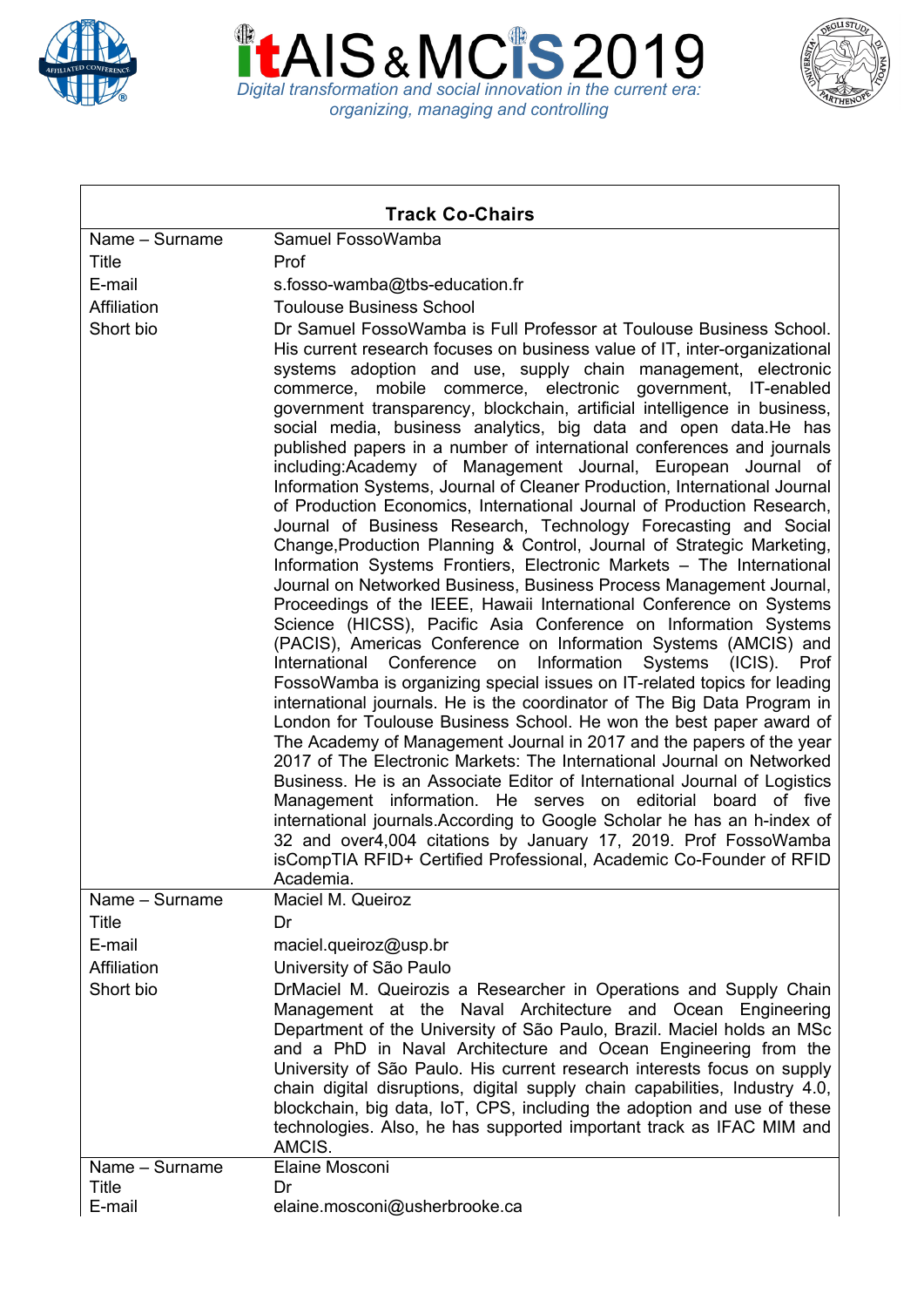





Affiliation University of Sherbrooke

Short bio DrElaine Mosconiis an Assistant Professor in Business Technology Management at the Université de Sherbrooke, Business School, Department of Information Systems and Quantitative Methods. Elaine is a cofounder of IntelliLab, a research group on emerging digital technologies in the context of the 4th Industrial Revolution and of Centre of Excellence for Innovative Manufacturing Companies (CEGEMI). Elaine is a member of many multidisciplinary research groups, such as Collaborative Research Network on Supply Chain (SC4), Collaborative Robotics on Manufacturing (CoRoM), Research Pole on Business Intelligence Strategy (PRISME) and the WAIM.Network (Work in age of intelligent machine). She holds a PhD in Business Administration from Université Laval, Canada, an MSc in Industrial Engineering from University of São Paulo, Brazil, B.Sc. in Information Science and Federal University of São Carlos, Brazil. She has worked as a researcher and consultant knowledge management and information systems. Professor Elaine has coauthored papers published in peer-reviewed journals and selected conferences as AoM, HICSS and ECIS. Her current research interests are related to digital transformation, collaborative innovation Industry 4.0 and decision performance, especially in manufacturing sector context.

## **Track programme committee members**

- Samuel FossoWamba, s.fosso-wamba@tbs-education.fr, Toulouse Business School, France
- Maciel M. Queiroz, maciel.queiroz@usp.br, Naval Architecture and Ocean Engineering, University of Sao, Brazil
- Shahriar Akter, sakter@uow.edu.au, Sydney Business School, Faculty of Business, University of Wollongong, Australia
- Jean Robert Kala Kamdjoug, jrkala@gmail.com, Information System, Catholic University of Central University, Cameroon
- Bendavid Ygal, bendavid.ygal@uqam.ca, Département de management et technologie, UQAM, Canada
- Rameshwar Dubey, r.dubey@montpellier-bs.com, Montpellier Business School, France
- Mithu Bhattacharya, imithub@gmail.com, College of Business Administration, University of Detroit Mercy, USA
- Mary Dunaway, mary.dunaway@morgan.edu, Information Science and Systems, School of Business & Management, Morgan State University, USA
- Sullivan Yulia, Yulia Sullivan@baylor.edu, Hankamer School of Business, Baylor University, USA
- Kim Tan, Kim.Tan@nottingham.ac.uk, Nottingham University Business School, University of Nottingham, UK
- Alexandre Moise, alexandre.moise@usherbrooke.ca, Université de Sherbrooke,
- Vincent Dutot, v.dutot@ipag.fr, IPAG Business School
- Donald Newman, donald.neumann@gmail.com, Boticario

### **Submission**

Submissions will be evaluated through a standard blind review process. Track chairs will ensure